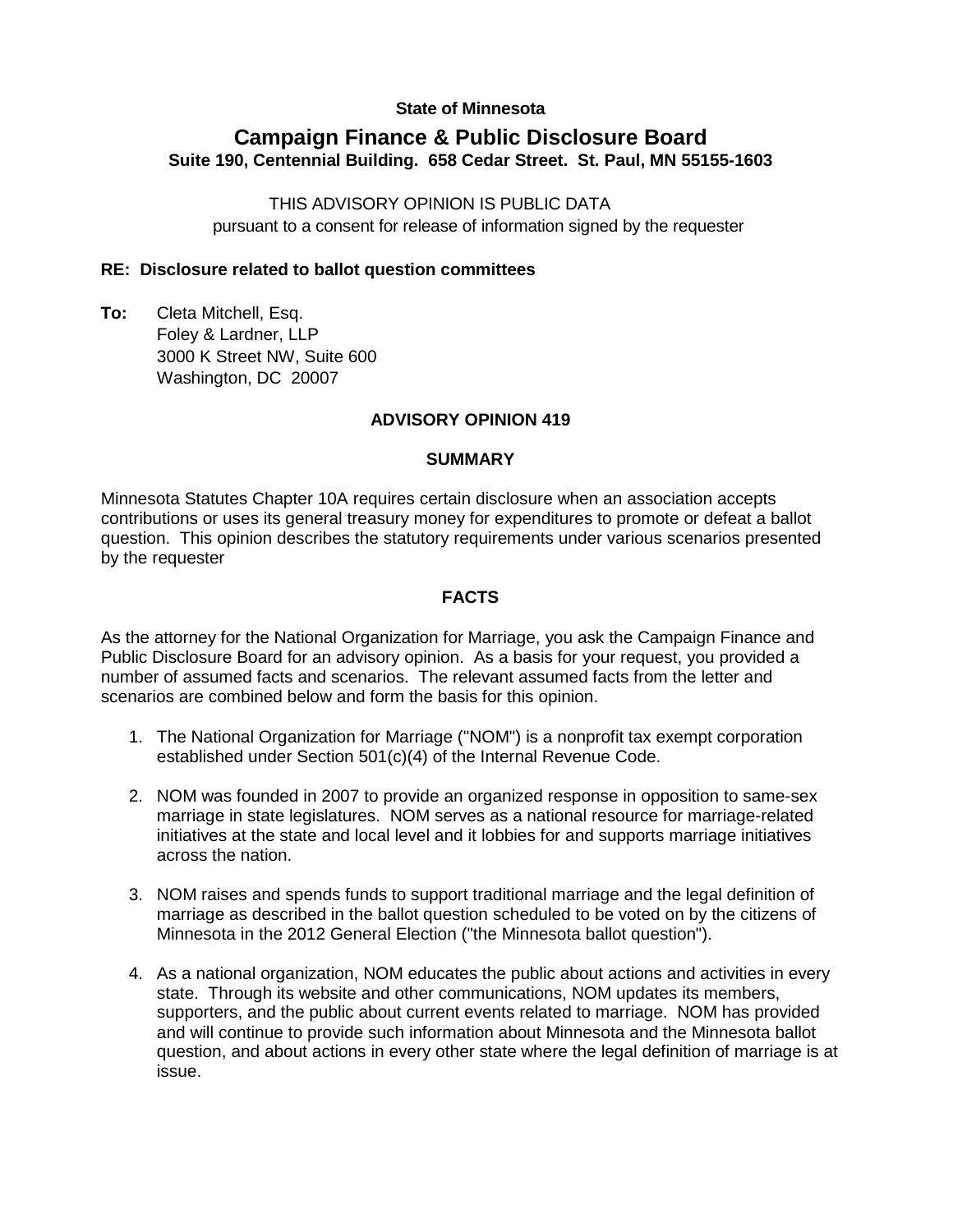- 5. NOM is a national leader supporting the Minnesota ballot question on its website, in its materials, and other public venues. Donors contribute to NOM because of NOM's vocal public support not only of the Minnesota ballot question but similar activities in other states.
- 6. NOM has registered a political fund in Minnesota.
- 7. NOM publicly solicits contributions for the general support of the organization. All contributions solicited on its website are for general support and not for a particular purpose or state. NOM provides information and urges support on its website for the Minnesota ballot question, but will not solicit contributions online specifically for the support of the ballot question.

## **Question 1**

Must all donations to NOM of more than \$100 be reported to the Minnesota Campaign Finance Board ("the Board") by virtue of references to the Minnesota ballot question on a separate page of its website, or in materials describing NOM's activities nationwide, even if the donation was not solicited specifically for the Minnesota effort?

### **Opinion**

In your request letter you state that according to guidance provided by the Board, "a contribution [to NOM] of over \$100 is subject to public disclosure in Minnesota if the funds are received in response to a solicitation for general purposes, where there are also references to the Minnesota ballot question campaign as one of several projects and activities in which NOM is involved."

The Board is concerned that this statement suggests a serious misunderstanding of the statutes requiring disclosure and of the Board's guidance related to application of those statutes. To clarify the matter, the Board will review its guidance on the subject.

On October 4, 2011, the Board provided advice on the application of the definition of "contribution" as used in Chapter 10A. "Contributions" from a donor must be itemized on a report filed with the Board if they aggregate more than \$100 in a calendar year from that donor.

In the case of ballot question advocacy, Chapter 10A defines a contribution as money given to an association for the purpose of promoting or defeating a ballot question.

The Board's guidance provides criteria for evaluating when money is, in fact, given for the purpose of promoting or defeating a ballot question. The guidance on the definition of "contribution" states:

#### **1. Money designated for ballot question expenditure purposes**

Money received by an association is a contribution if the contributor specified that the money was given to support the association's campaign to promote or defeat the ballot question.

#### **2. Money given in response to a solicitation including an express request**

Money given in response to a solicitation that requests money for the express purpose of supporting the association's campaign to promote or defeat the ballot question is a contribution.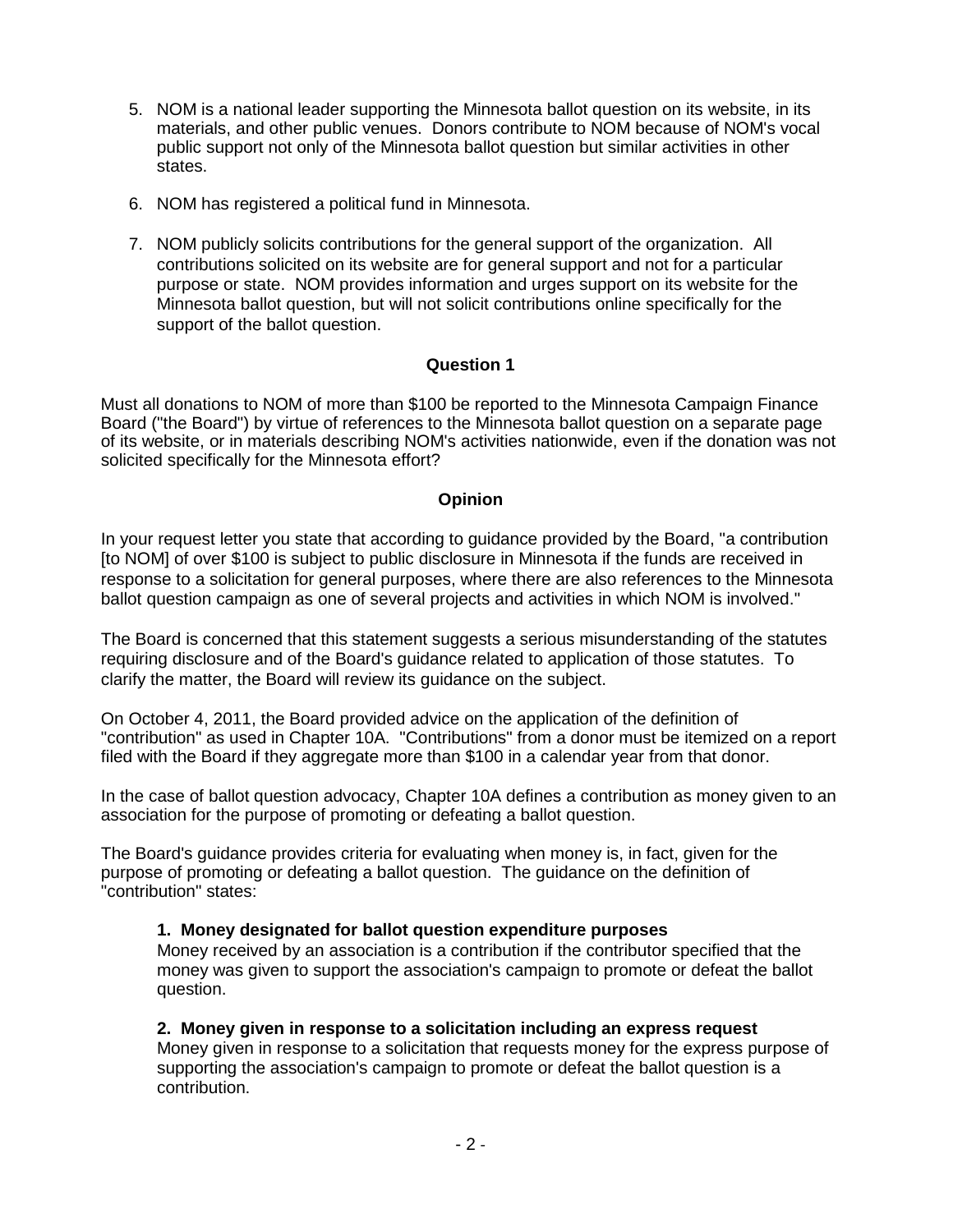An express request is a request that asks for money and states that the money is sought to support the ballot question campaign.

#### **3. Money given in response to a solicitation that is the functional equivalent of an express request**

Money given in response to a solicitation that meets the all of the following criteria is a contribution:

A) The solicitation is made after the date of final enactment by the legislature of the bill placing the subject ballot question on the general election ballot;

B) The solicitation clearly identifies the subject ballot question; and

C) The solicitation is susceptible to no reasonable interpretation other than that money given as a result of the solicitation will be used to promote or defeat the subject ballot question.

The assumed facts state that money will not be solicited specifically for the purpose of promoting the Minnesota ballot question. Therefore, paragraph 2 of the guidance is not applicable. It also appears from the facts that the donor will not specify that the donation is to promote the Minnesota ballot question. Therefore, paragraph 1 of the guidance is also not applicable.

With respect to the definition in paragraph 3 of the guidance, condition A is met because the legislature has placed the question on the November, 2012, ballot. Condition B is met because the facts indicate that NOM's website or solicitation materials clearly identifies the ballot question as one of the projects or activities in which NOM is involved.

However, condition C of the guidance states that for the resulting donation to be a "contribution", the solicitation must be "susceptible to no reasonable interpretation other than that money given as a result of the solicitation will be used to promote or defeat the subject ballot question".

Without actual specific text or web pages to examine, the Board's opinion must be somewhat hypothetical. However, the Board has made it clear that when determining whether money given is a "contribution" its guidance is to be applied in favor of excluding transfers where the conditions stated in the quidance are not clearly met.

The assumed facts state that "[a]ll contributions solicited on its website are for general support and not for a particular purpose or state." Further, the assumed facts state that contributions are not solicited online specifically for the purposes of the Minnesota ballot question. Although donors might "assume" that part or all of their donation will be used to promote the Minnesota ballot question, they might also assume that all or part of the donation will be used in other states or for other NOM projects.

The Board concludes that the hypothetical solicitation presented in the assumed facts is subject to reasonable interpretations other than that donations resulting from it will, in fact, be used to promote or defeat a ballot question. Thus, funds received as a result of the hypothetical solicitation would not be "contributions" under Chapter 10A and are not subject to the more-than- \$100 itemization threshold.

This opinion is based on hypothetical facts. If the actual facts differ from the hypothetical facts used in this opinion, a different result could be reached.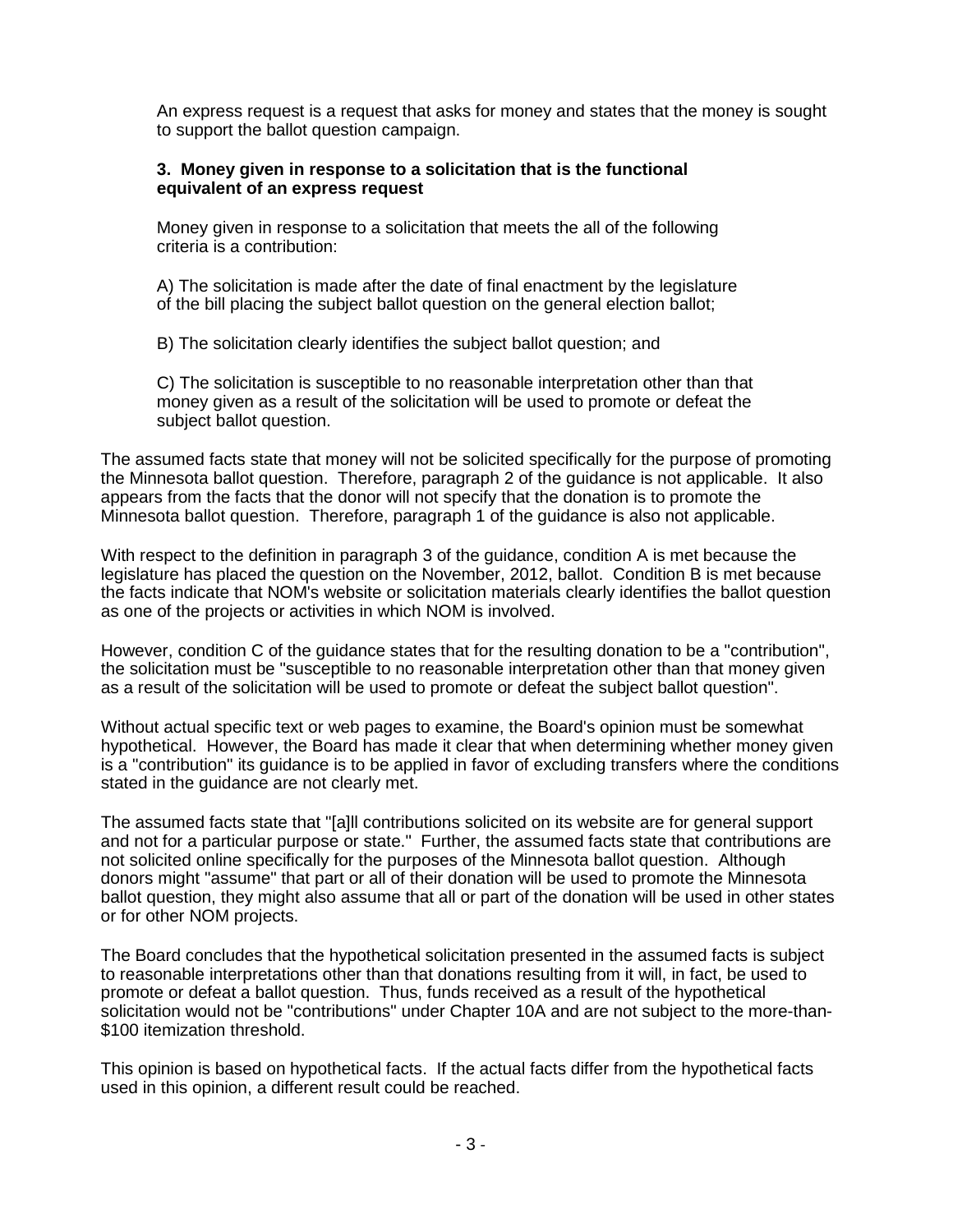### **Question 2**

Is NOM prohibited from spending its general treasury funds to support the Minnesota ballot question unless the funds are first transferred or contributed to its political fund?

#### **Opinion**

NOM may spend its general treasury funds to promote or defeat a ballot question, but it must track that spending through a political fund accounting mechanism for subsequent reporting to the Board. Regardless of the accounting mechanism adopted, money used to promote or defeat a ballot question in Minnesota is, by statutory definition, part of NOM's political fund.

It is up to NOM to determine the accounting mechanism that it will use to track money raised or spent to promote or defeat a ballot question. Use of the words "transferred to or contributed to" the political fund do not necessarily describe the nature of the accounting. If NOM maintains its political fund account in a separate checking account, there would be a "transfer" of money to that account. However, if NOM makes expenditures to promote or defeat a ballot question directly from its general treasury account, there will be no transfer, but disclosure requirements would still apply.

It is important to recognize that a political fund is not a separate entity from the association itself. A political fund is simply an accounting and disclosure mechanism that facilitates an association's disclosure of "contributions," expenditures to promote or defeat a ballot question, and under specified conditions, the underlying sources of money used to make those expenditures.

### **Questions 3 and 4**

(3) If NOM were to make expenditures in excess of \$100 from its general treasury funds in support of the Minnesota ballot question, would NOM then be required to publicly report all donors to NOM who contributed over \$100 regardless of the fact that their support for NOM is not or was not designated for the Minnesota ballot question?

(4) If NOM were to make expenditures in excess of \$100 from its general treasury funds in support of the Minnesota ballot question, would NOM then be required to publically disclose all members of NOM whose annual membership fees or dues to NOM were in excess of \$100 during the calendar year?

#### **Opinion**

Questions 3 and 4 are the same except that one is based on NOM's receipt of money from "donors" and the other is based on the receipt of money designated as "membership fees or dues."

The Board understands these questions to be related to receipts of money that would not be defined as "contributions" under Chapter 10A. If they are not contributions, the money would constitute general treasury funds. General treasury funds consist of both voluntary donations to the association and money that the association characterizes as membership dues or fees.

Receipts of general treasury funds are not subject to the reporting requirement applicable to "contributions", which requires itemization of any contribution of more than \$100. However, under Minnesota Statutes section 10A.27, subd. 15, if NOM uses \$5,000 or more of its general treasury money for expenditures to promote or defeat a ballot question, it must file a statement of underlying sources with its political fund report.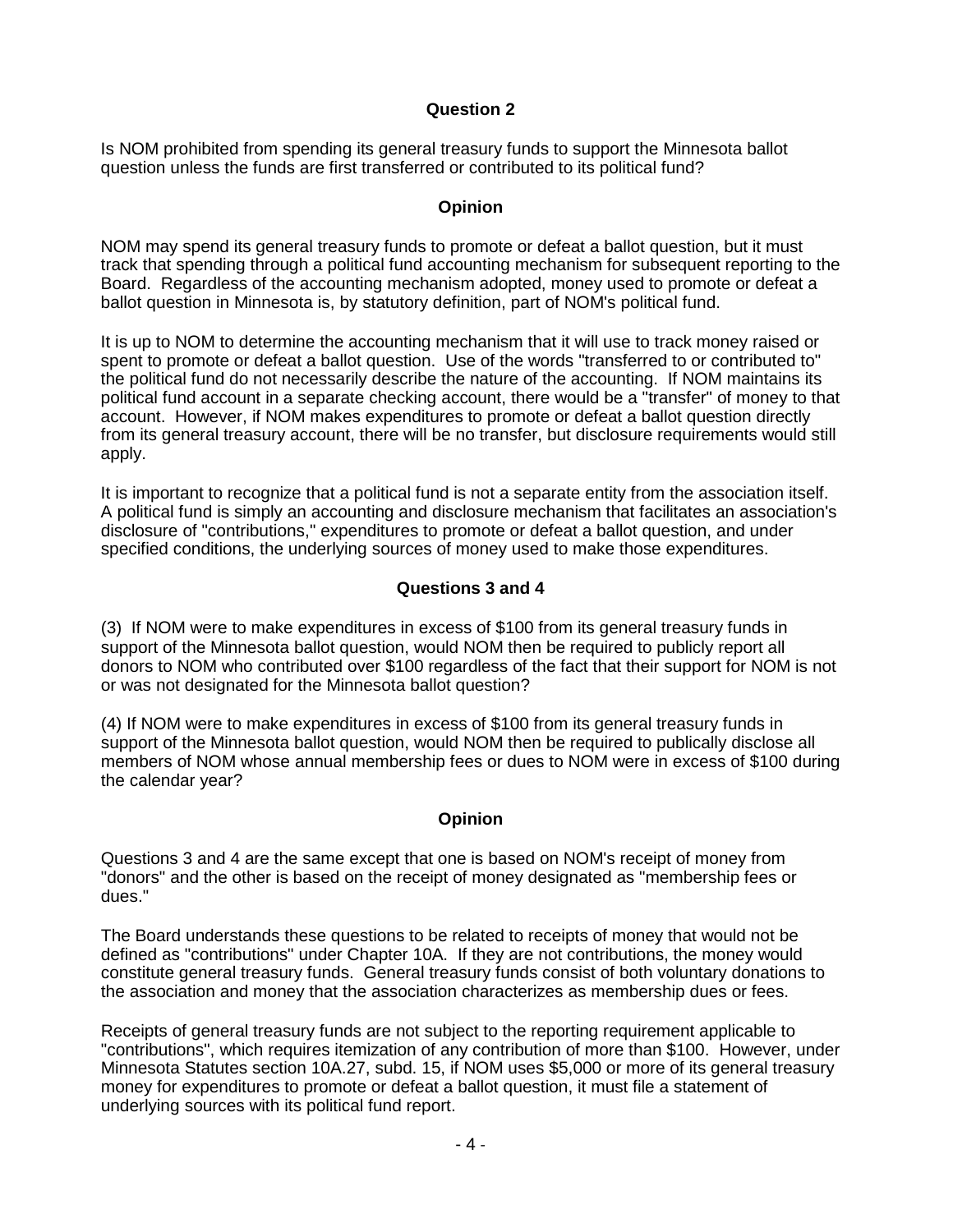A statement of underlying sources may result in itemization of donors, but at a \$1,000-or-more threshold rather than at the more-than-\$100 threshold applicable to "contributions."

### **Question 5**

If NOM transfers general treasury money to its political fund for the purpose of making expenditures in support of the Minnesota ballot question, what disclosure is required of the underlying source(s) of the funds transferred?

#### **Opinion**

Use of the words "transfers" and "transferred" may not accurately reflect the transactions in which an association uses general treasury money to promote or defeat a ballot question. If the association maintains a separate checking account through which to make its ballot question expenditures, an actual transfer will occur. However, an association is not required to maintain a separate depository from which to make its ballot question expenditures. If it does not maintain a separate depository, no actual "transfer" will occur. Rather, the association will simply pay for ballot question expenditures directly from its general treasury checking account. In such a case, an accounting entry will be made to record the use of general treasury money to make ballot question expenditures.

The requirement to disclose underlying sources of general treasury money used to promote or defeat a ballot question does not depend on whether a physical transfer occurs between checking accounts or an accounting entry records the use of general treasury money for the expenditure.

Prior to legislative action in 2010, underlying source disclosure was required under Minnesota Statutes section 10A.12, subd. 5, which requires disclosure of underlying sources if the amount attributable to the source is more than \$100.

In 2010, the legislature enacted statutes applicable to associations that make only independent expenditures. In its statements of guidance, the Board has recognized that these provisions are written broadly enough to permit their use by associations that make only ballot question expenditures. The Board's recognition that this additional group of associations may elect to provide underlying source disclosure under §10A.27, subd. 15, instead of under §10A.12, subd. 5, provides a second option which the Board will accept as meeting the statutory underlying source disclosure requirements. An association proceeding under §10A.27, subd. 15, is not also required to disclose underlying sources under §10A.12, subd. 5.

If an association elects to proceed under the §10A.27, subd. 15, option and has used \$5,000 or more in general treasury funds to promote or defeat a ballot question, the association must disclose underlying sources sufficient to account for the amount of general treasury money used to promote or defeat a ballot question. The disclosure statement must include itemized underlying sources at the \$1,000-or-more threshold, if any, and a total representing the amount attributable to sources for which itemization is not required.

#### **Question 6**

How would the "allocation" described in the June 30, 3011 Statement of Guidance apply to NOM for purposes of transfers from NOM's general treasury to its political fund, where NOM has received funds from its website or other activities that reference NOM's active support for the Minnesota ballot question?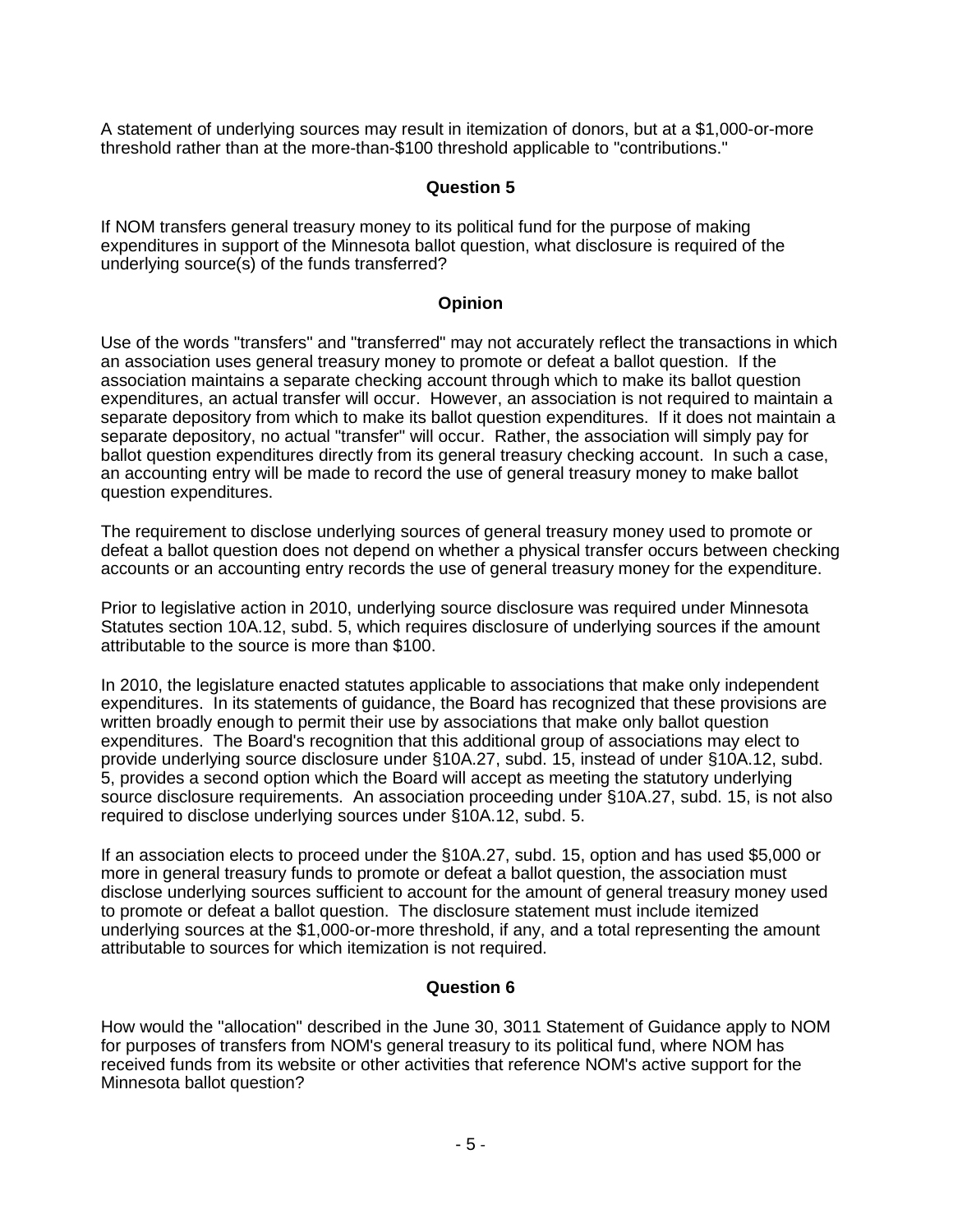### **Opinion**

The question refers to the transfer of money from NOM's general treasury. This opinion is based on the assumption that the money under consideration does not constitute "contributions" under Chapter 10A.

The allocation of general treasury money to underlying sources is described in statute and was recognized in the Board's guidance as being available to associations making expenditures to promote or defeat a ballot question. As discussed in the previous section, NOM's use of the word "transfers" may not be applicable. However, regardless of whether there is an actual transfer, or simply the use of general treasury money to promote or defeat a ballot question, allocation of the general treasury money to underlying sources may be required.

If NOM uses \$5,000 or more in general treasury funds to promote the Minnesota ballot question, underlying source disclosure is required under Minnesota Statutes section §10A.27, subd. 15. The statement of underlying sources may require itemization of some sources, based on how NOM allocates the money used to promote the Minnesota ballot question among its sources of general treasury money.

Section 10A.27, subd. 15, provides two options for determining how an association may allocate general treasury money used to promote or defeat a ballot question to underlying source.

(1) Under one option, NOM may determine on a pro-rated basis, compared to the total membership dues, fees, and/or donations received by NOM during the calendar year, each donor's share of the general treasury money that NOM used to promote the Minnesota ballot question. "Donor" in the context of this requirement means an individual or association that has paid dues or membership fees or made donations to NOM.

If no donor's pro-rated share is \$1,000 or more, then no itemization of underlying sources is required.

If the pro-ration method is used and if there are donors to NOM whose prorated share of the general treasury money that NOM used to promote the Minnesota ballot question is \$1,000 or more, NOM must itemize those donors as underlying source(s) of funding for its expenditures to promote the Minnesota ballot question.

(2) Under the second option, NOM may instead choose to allocate its use of general treasury money to promote the Minnesota ballot question to specific donors to NOM. If NOM uses this method, it may select from its donors and allocate to its use of general treasury money all or part of each selected donor's dues, fees, and/or donations paid to NOM.

If a donor's dues, fees, and/or donations paid to NOM during the calendar year and allocated by this method total \$1,000 or more, the donor must be itemized as an underlying source.

Under either method of identifying underlying sources, it is possible that general treasury money used by NOM to promote the Minnesota ballot question will be allocated to sources that do not reach the \$1,000 threshold and, therefore, are not required to be itemized. If that is the case,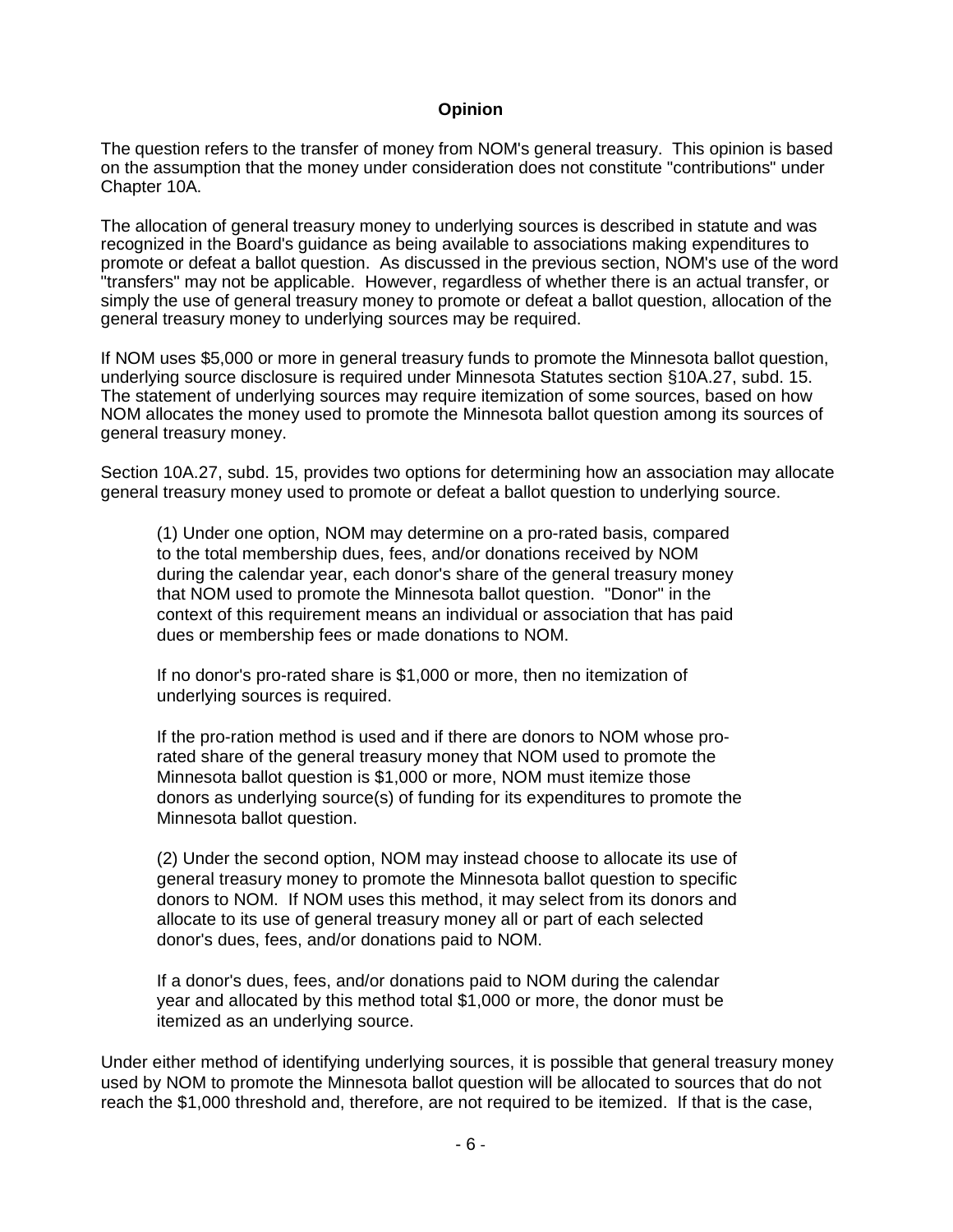NOM must indicate the amount of general treasury money used to promote or defeat a ballot question that is attributed to underlying sources for which itemization is not required.

The Board provides a form which may be used by an association to provide the required underlying source disclosure statement.

The underlying source disclosure statement must be filed with NOM's political fund report that includes the expenditures to promote the Minnesota ballot question for which the allocation was made.

## **Question 7**

What is the "safe harbor" referred to in the Board's guidance? How does the Board's guidance apply to NOM as a national leader vocally supporting marriage initiative efforts across the country, including but not limited to Minnesota, where donors give generally to NOM to enable NOM to continue to support various efforts such as the Minnesota ballot question but do not (necessarily) earmark the funds specifically for Minnesota? Are all donors of \$100 or more to NOM's general program activities subject to disclosure solely because NOM advocates support of the Minnesota ballot question as one of several initiatives in which NOM is engaged? If that is the case, when and how is NOM to know when such donors are subject to disclosure?

## **Opinion**

It is Minnesota Statutes Chapter 10A, not a statement of guidance issued by the Board, that establishes the disclosure requirements for NOM and other associations. The Board's statements of guidance represent the Board's enforcement position with respect to the application of Chapter 10A to ballot question matters.

The phrase "safe harbor" as used with respect to the Board's guidance means that so long as an entity provides disclosure in conformance with the guidance, that association will not be sanctioned by the Board even in the context of a complaint alleging that Chapter 10A requires more disclosure than the guidance requires.

If NOM interprets Chapter 10A as requiring less disclosure than outlined in the guidance, it may follow its own interpretation, which will be subject to review in the course of the Board's compliance activities.

With respect to the disclosure question presented above, only "contributions", as that term is defined in Chapter 10A and applied through the Board's Statement of Guidance (as explained in response to Question 1) are itemized at the more-than-\$100 threshold. All Chapter 10A contributions must be reported on the reports NOM submits for its political fund activity. Contributions of \$100 or less are not itemized.

Donations to NOM's general treasury may be subject to underlying source disclosure if statutory thresholds are met, as discussed in other sections of this opinion.

NOM may determine if money received is a Chapter 10A contribution by reference to the applicable statutes and to the Board's guidance on the subject. If NOM is unable to make a determination based on these resources, it may consult with Board staff or seek an advisory opinion based on the specific facts of the transaction.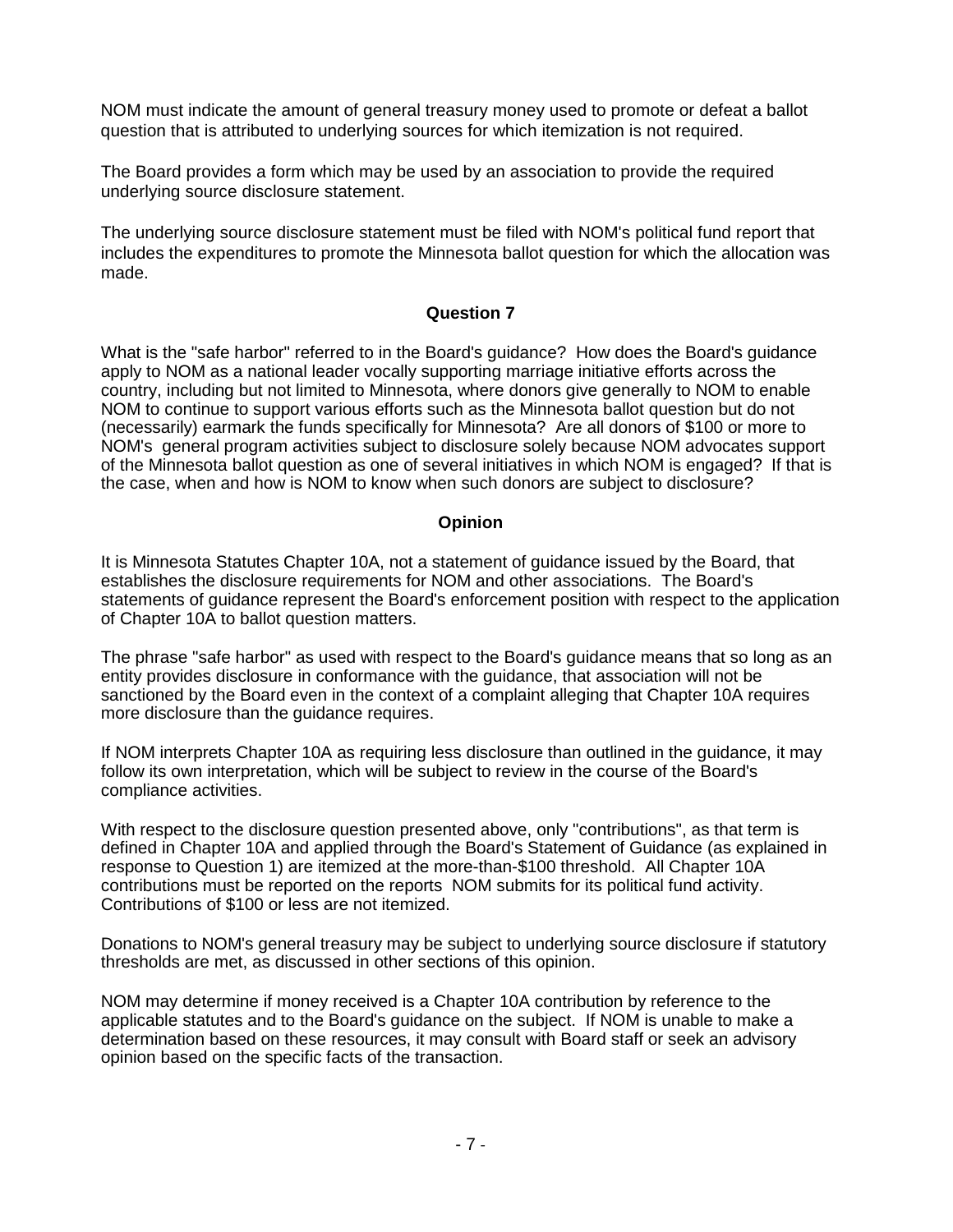#### **Question 8**

According to the June 30, 2011 Guidance, if NOM makes a transfer of general treasury funds to its Minnesota registered political fund, NOM is allowed to "allocate" the amount transferred to specific donors to NOM as though those individuals or entities had made contributions designated to the Minnesota ballot question effort, even if they did not do so. In other words, is it a correct understanding of the Guidance that NOM is required by the Board to unilaterally select general donors to NOM and identify them as donors to the Minnesota ballot question without any proof or evidence that the donor intended to contribute specifically to the Minnesota effort? Is this allocation a public filing? If it is not a public filing, is there ever a situation where it would become public?

### **Opinion**

It is not a correct understanding on NOM's part that NOM is "required by the Board" or by the Board's guidance to do anything. All of the disclosure requirements applicable to NOM are required by Chapter 10A of the Minnesota Statutes, which the Board administers.

Question 6 discusses the requirements for providing underlying source disclosure and the methods available for attribution of general treasury money to specific underlying sources.

The method selected for completing the allocation to underlying sources is not disclosed to the Board, nor are the resulting calculations. The disclosure required by the statute consists of the list of names, addresses, and amounts allocated to those underlying sources for which itemization is required and a lump-sum of the amount of the allocation attributed to underlying sources for which itemization is not required.

In the event of a Board investigation of a complaint related to the allocation, it is possible that records of the calculation of the allocation could be requested by the Board. However, it is the Board's intention that in such a case, the association that made the allocation would substitute numbers for the actual names and addresses of the general treasury donors whose donations were part of the allocation. This would prevent the identification of donors whose names are not required to be itemized under §10A.27, subd. 15.

With respect to the final point in your question, it is not possible to state that there is absolutely no possible scenario under which this information would become public.

Issued January 3, 2012 /s/ Greg McCullough

Greg McCullough, Chair Campaign Finance and Public Disclosure Board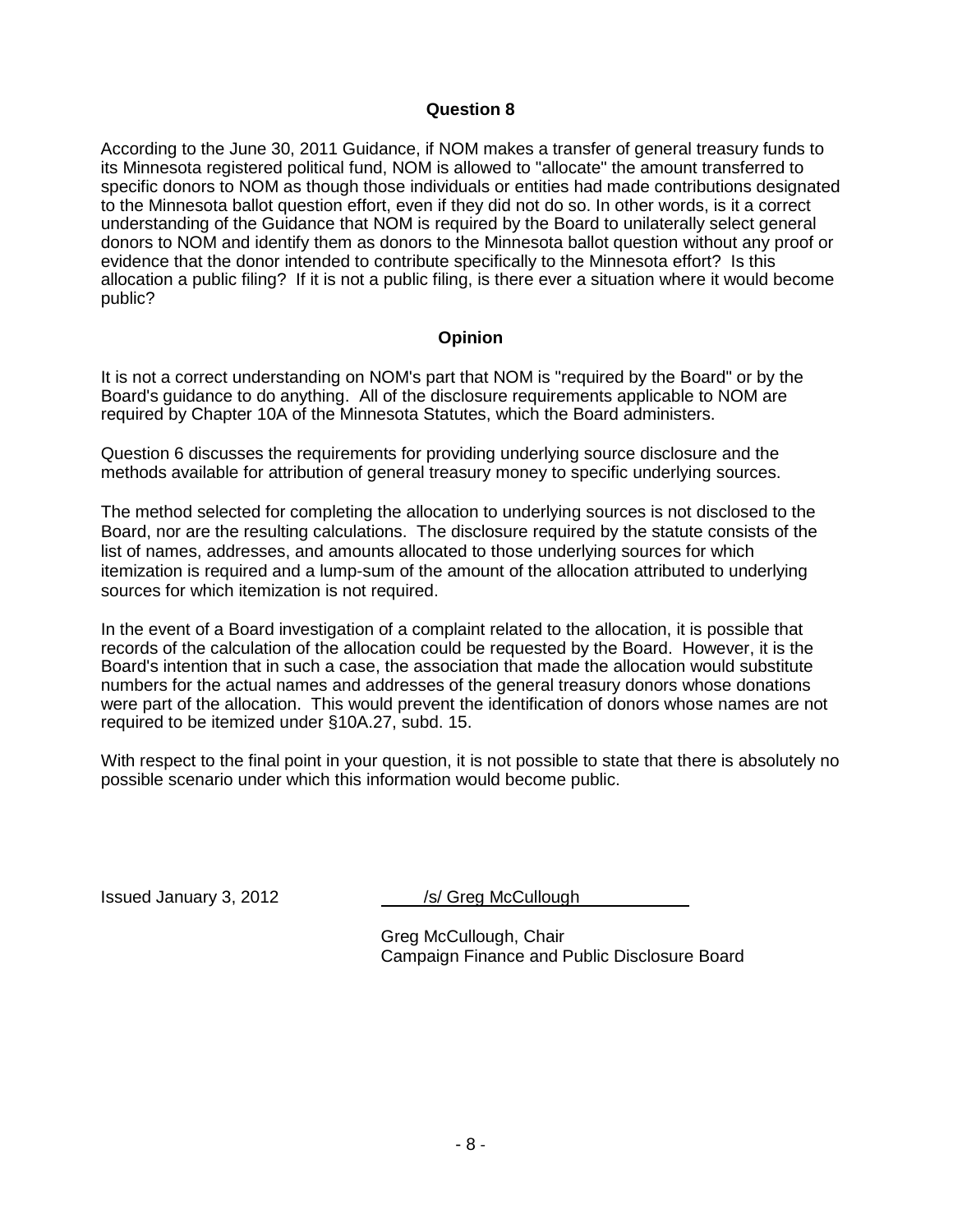# **Relevant Statutes**

## **10A.01 DEFINITIONS.**

. . .

Subd. 9. **Campaign expenditure.** "Campaign expenditure" or "expenditure" means a purchase or payment of money or anything of value, or an advance of credit, made or incurred for the purpose of influencing the nomination or election of a candidate or for the purpose of promoting or defeating a ballot question.

. . .

Subd. 28. **Political fund.** "Political fund" means an accumulation of dues or voluntary contributions by an association other than a political committee, principal campaign committee, or party unit, if the accumulation is collected or expended to influence the nomination or election of a candidate or to promote or defeat a ballot question.

. . .

# **10A.12 POLITICAL FUNDS.**

. . .

Subd. 5. **Dues or membership fees.** An association may, if not prohibited by other law, deposit in its political fund money derived from dues or membership fees. Under section 10A.20, the treasurer of the fund must disclose the name of any member whose dues, membership fees, and contributions deposited in the political fund together exceed \$100 in a year.

# **10A.13 ACCOUNTS THAT MUST BE KEPT.**

Subdivision 1. **Accounts; penalty.** The treasurer of a political committee, political fund, principal campaign committee, or party unit must keep an account of:

(1) the sum of all contributions, except any donation in-kind valued at \$20 or less, made to the committee, fund, or party unit;

(2) the name and address of each source of a contribution made to the committee, fund, or party unit in excess of \$20, together with the date and amount of each; . . .

# **10A.20 CAMPAIGN REPORTS.**

Subdivision 1. **First filing; duration.** The treasurer of a political committee, political fund, principal campaign committee, or party unit must begin to file the reports required by this section in the first year it receives contributions or makes expenditures in excess of \$100 and must continue to file until the committee, fund, or party unit is terminated. The reports must be filed electronically in a standards-based open format specified by the board. For good cause shown, the board must grant exemptions to the requirement that reports be filed electronically. . . .

Subd. 3. **Contents of report.** (a) The report must disclose the amount of liquid assets on hand at the beginning of the reporting period.

(b) The report must disclose the name, address, and employer, or occupation if self-employed, of each individual or association that has made one or more contributions to the reporting entity, ...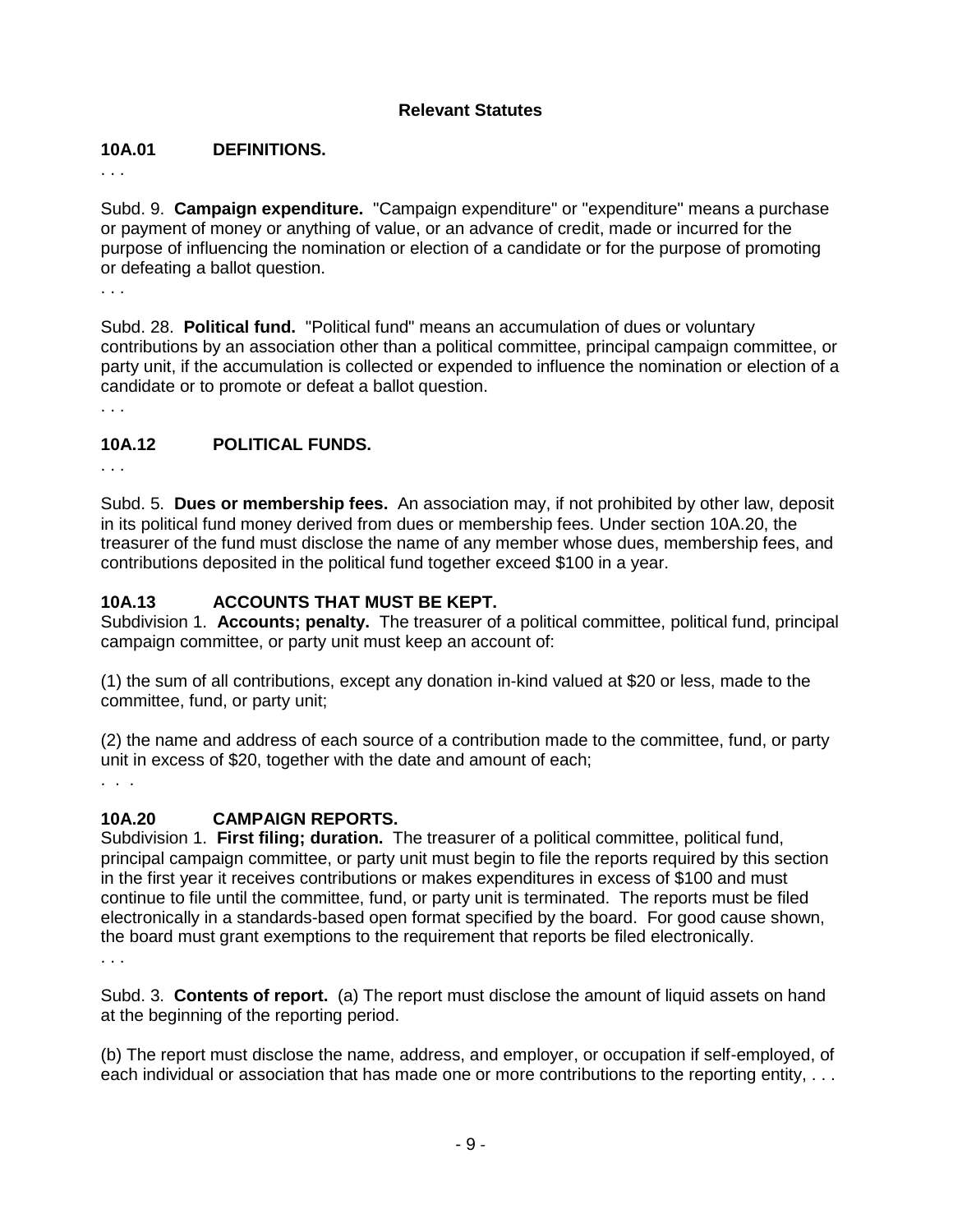# **10A.27 CONTRIBUTIONS**

. . .

Subd. 15. **Contributions of dues or contribution revenue.** (a) An association may, if not prohibited by other law, contribute revenue from membership dues or fees, or from contributions received by the association to an independent expenditure political committee or an independent expenditure political fund without complying with subdivision 13. Before the day when the recipient committee or fund's next report must be filed with the board under section 10A.20, subdivision 2 or 5, an association that has contributed \$5,000 or more in aggregate to independent expenditure political committees or funds during the calendar year must provide in writing to the recipient's treasurer a statement that includes the name, address, and amount attributable to each individual or association that paid the association dues or fees, or made contributions to the association that, in total, aggregate \$1,000 or more of the contribution from the association to the independent expenditure political committee or fund. The statement must also include the total amount of the contribution from individuals or associations not subject to itemization under this section. The statement must be certified as true and correct by an officer of the donor association.

(b) To determine the membership dues or fees, or contributions made by an individual or association that exceed \$1,000 of the contribution made by the donor association to the independent expenditure political committee or fund, the donor association must:

(1) apply a pro rata calculation to all unrestricted dues, fees, and contributions received by the donor association in the calendar year; or

(2) as provided in paragraph (c), identify the specific individuals or associations whose dues, fees, or contributions are included in the contribution to the independent expenditure political committee or fund.

(c) Dues, fees, or contributions from an individual or association must be identified in a contribution to an independent expenditure political committee or fund under paragraph (b), clause (2), if:

(1) the individual or association has specifically authorized the donor association to use the individual's or association's dues, fees, or contributions for this purpose; or

(2) if the individual's or association's dues, fees, or contributions to the donor association are unrestricted and the donor association designates them as the source of the subject contribution to the independent expenditure political committee or fund. After a portion of an individual's or association's dues, fees, or contributions to the donor association have been designated as the source of a contribution to an independent expenditure political committee or fund, that portion of the individual's or association's dues, fees, or contributions to the donor association may not be designated as the source of any other contribution to an independent expenditure political committee or fund.

(d) For the purposes of this section, "donor association" means the association contributing to an independent expenditure political committee or fund that is required to provide a statement under paragraph (a).

Subd. 16. **Treasurer to submit disclosure statements.** The treasurer of a political committee or political fund receiving a statement required under subdivision 15, must file a copy of the